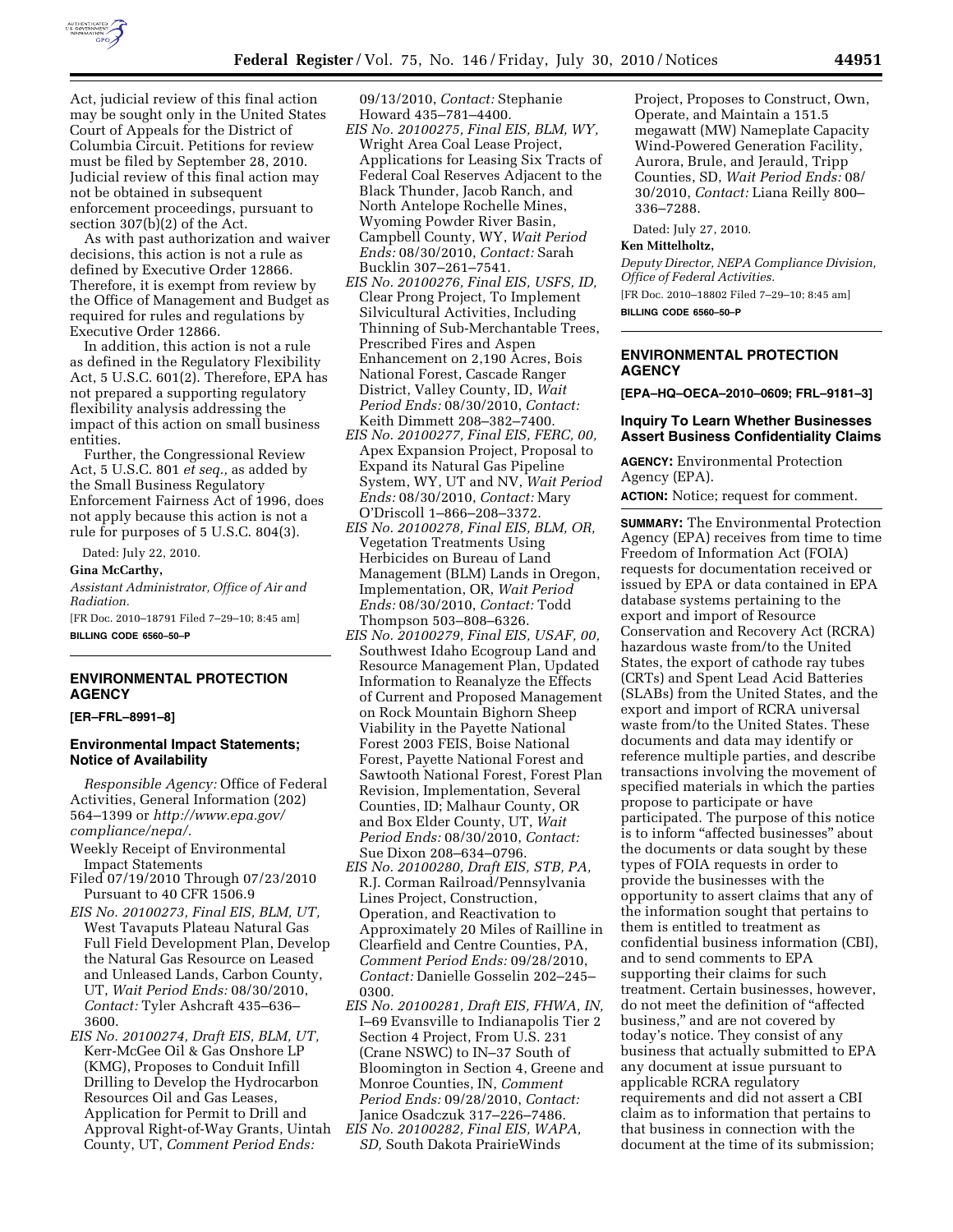they have waived their right to do so at a later time. Nevertheless, other businesses identified or referenced in the documents that were submitted to EPA by the submitting business may have a right to assert a CBI claim concerning information that pertains to them and may do so in response to this notice.

**DATES:** Comments must be received on or before August 30, 2010. The period for submission of comments may be extended if, before the comments are due, you make a request for an extension of the comment period and it is approved by the EPA legal office. Except in extraordinary circumstances, the EPA legal office will not approve such an extension without the consent of any person whose request for release of the information under the FOIA is pending.

**ADDRESSES:** Submit your comments, identified by Docket ID No. EPA–HQ– OECA–2010–0609, by one of the following methods:

• *[http://www.regulations.gov:](http://www.regulations.gov)* Follow the on-line instructions for submitting comments.

• *E-mail: [kreisler.eva@epa.gov.](mailto:kreisler.eva@epa.gov)* 

• *Address:* Eva Kreisler, International Compliance Assurance Division, Office of Federal Activities, Office of Enforcement and Compliance Assurance, Environmental Protection Agency, Mailcode: 2254A, 1200 Pennsylvania Ave., NW., Washington, DC 20460.

*Instructions:* Direct your comments to Docket ID No. EPA–HQ–OECA–2010– 0609. EPA's policy is that all comments received will be included in the public docket without change and may be made available online at *[http://](http://www.regulations.gov)  [www.regulations.gov,](http://www.regulations.gov)* including any personal information provided, unless the comment includes information claimed to be Confidential Business Information (CBI) or other information whose disclosure is restricted by statute. Do not submit information that you consider to be CBI or otherwise protected through *[http://](http://www.regulations.gov)  [www.regulations.gov](http://www.regulations.gov)* or e-mail. Instructions about how to submit comments claimed as CBI are given later in this notice.

The *<http://www.regulations.gov>*Web site is an ''anonymous access'' system, which means EPA will not know your identity or contact information unless you provide it in the body of your comment. If you send an e-mail comment directly to EPA without going through *[http://www.regulations.gov,](http://www.regulations.gov)*  your e-mail address will be automatically captured and included as part of the comment that is placed in the public docket and made available on the Internet. If you submit an electronic comment, EPA recommends that you include your name and other contact information in the body of your comment. Please include your name and other contact information with any disk or CD–ROM you submit by mail. If EPA cannot read your comment due to technical difficulties and cannot contact you for clarification, EPA may not be able to consider your comment. Electronic files should avoid the use of special characters, any form of encryption, and be free of any defects or viruses. For additional information about EPA's public docket visit the EPA Docket Center homepage at *[http://](http://www.epa.gov/epahome/dockets.htm) [www.epa.gov/epahome/dockets.htm.](http://www.epa.gov/epahome/dockets.htm)* 

*Docket:* All documents in the docket are listed in the *[http://](http://www.regulations.gov) [www.regulations.gov](http://www.regulations.gov)* index.

Although listed in the index, some information is not publicly available, *e.g.,* CBI or other information whose disclosure is restricted by statute. Certain other material, such as copyrighted material, will be publicly available only in hard copy. Publicly available docket materials are available either electronically in *[http://](http://www.regulations.gov)  [www.regulations.gov](http://www.regulations.gov)* or in hard copy at the HQ EPA Docket Center, EPA/DC, EPA West, Room 3334, 1301 Constitution Ave., NW., Washington, DC. The Public Reading Room is open from 8:30 a.m. to 4:30 p.m., Monday through Friday, excluding legal holidays. The telephone number for the Public Reading Room is (202) 566–1744, and the telephone number for the docket for this notice is (202) 566–1752. **FOR FURTHER INFORMATION CONTACT:** Eva Kreisler, International Compliance

Assurance Division, Office of Federal Activities, Office of Enforcement and Compliance Assurance, Environmental Protection Agency, Mailcode: 2254A, 1200 Pennsylvania Ave., NW., Washington, DC 20460; telephone number: (202) 564–8186; e-mail address: *[kreisler.eva@epa.gov.](mailto:kreisler.eva@epa.gov)* 

**SUPPLEMENTARY INFORMATION:** Today's notice relates to any documents or data in the following areas: (1) Export of Resource Conservation and Recovery Act (RCRA) hazardous waste under 40 CFR part 262, subparts E and H; (2) import of RCRA hazardous waste under 40 CFR part 262, subparts F and H; (3) transit of RCRA hazardous waste under 40 CFR part 262, subpart H, through the United States and foreign countries; (4) export of cathode ray tubes under 40 CFR part 261, subpart E; (5) exports of non-crushed spent lead acid batteries with intact casings under 40 CFR part 266 subpart G; (6) export and import of

RCRA universal waste under 40 CFR part 273, subparts B, C, D, and F; and (7) submissions from transporters under 40 CFR part 263, or from treatment, storage or disposal facilities under 40 CFR parts 264 and 265, related to exports or imports of hazardous waste, including receiving facility notices under 40 CFR 264.12(a)(1) and 265.12(a)(1) and import consent documentation under 40 CFR 264.71(a)-3) and 265.71(a)(3).

#### **I. General Information**

EPA has previously published notices similar to this one in the **Federal Register**, the latest one being at 75 FR 4812, January 29, 2010, that address issues similar to those raised by today's notice. The Agency did not receive any comments on the previous notices. Since the publication of the January 29, 2010 notice, the Agency has continued to receive FOIA requests for documents and data contained in EPAs database related to hazardous waste exports and imports.

#### **II. Issues Covered by This Notice**

Specifically, EPA receives FOIA requests from time to time for documentation or data related to hazardous waste exports and imports that may identify or reference multiple parties, and that describe transactions involving the movement of specified materials in which the parties propose to participate or have participated. This notice informs "affected businesses," 1 which could include, among others, "transporters"<sup>2</sup> and "consignees,"<sup>3</sup> of the requests for information in EPA database systems and/or contained in one or more of the following documents: (1) Documents related to the export of Resource Conservation and Recovery Act (RCRA) hazardous waste under 40 CFR part 262, subparts E and H, including but not limited to the "notification of intent to export,"<sup>4</sup> "manifests,"<sup>5</sup> "annual reports,"<sup>6</sup> "EPA acknowledgements of consent,"7 "any subsequent communication withdrawing a prior consent or

<sup>&</sup>lt;sup>1</sup>The term "affected business" is defined at 40 CFR 2.201(d), and is set forth in this notice, below.

<sup>&</sup>lt;sup>2</sup>The term "transporter" is defined at 40 CFR 260.10.

<sup>&</sup>lt;sup>3</sup>The term "consignee" is defined, for different purposes, at 40 CFR 262.51 and 262.81(c). <sup>4</sup>The term "notification of intent to export" is

described at 40 CFR 262.53.

<sup>&</sup>lt;sup>5</sup>The term "manifest" is defined at 40 CFR 260.10.  $^6$  The term "annual reports" is described at 40 CFR  $\,$ 262.56.

<sup>&</sup>lt;sup>7</sup>The term "EPA acknowledgement of consent" is defined at 40 CFR 262.51.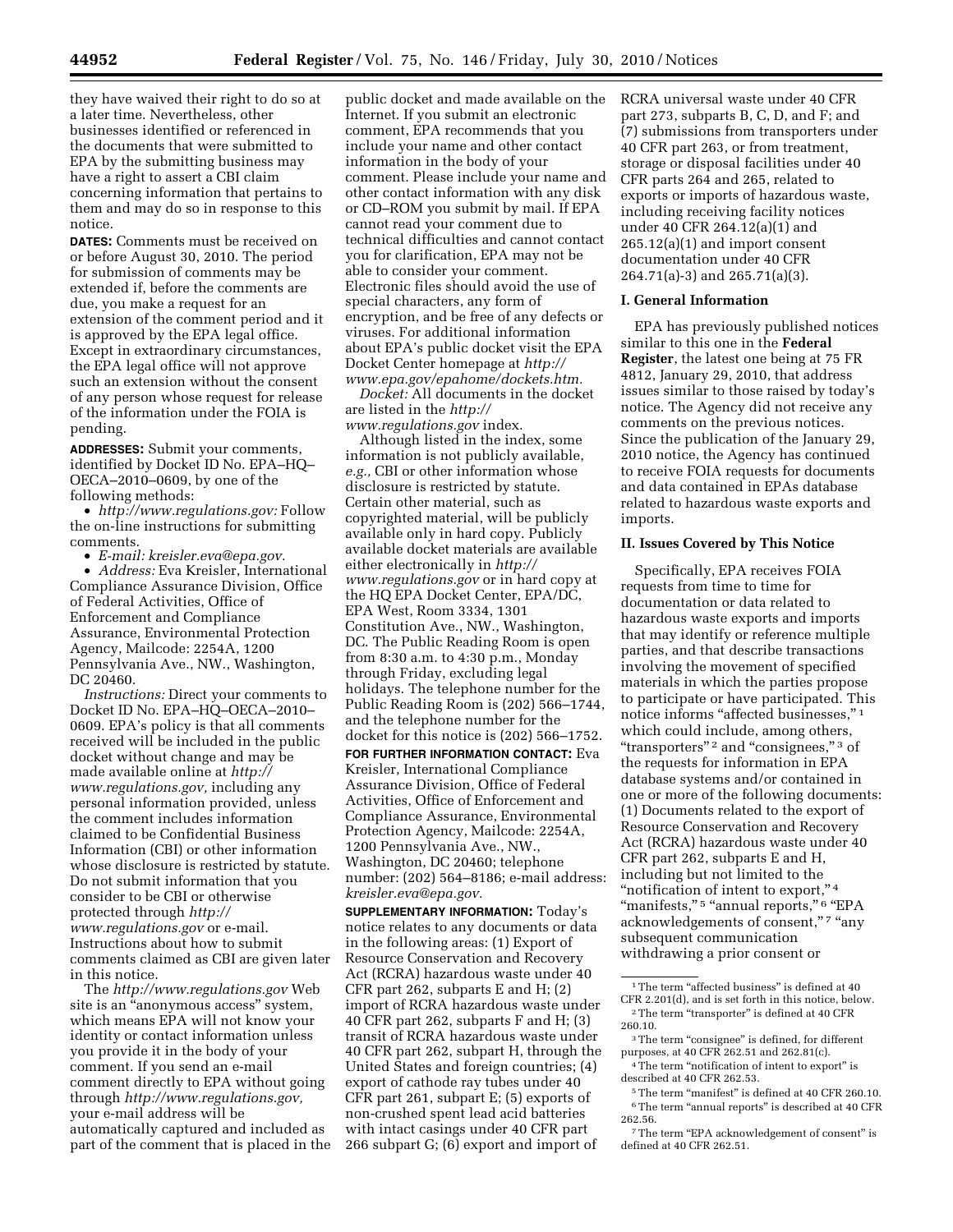objection,"<sup>8</sup> "responses that neither consent nor object," "exception reports,"<sup>9</sup> "transit notifications,"<sup>10</sup> and "renotifications;"<sup>11</sup> (2) documents related to the import of hazardous waste under 40 CFR part 262, subparts F and H, including but not limited to notifications of intent to import hazardous waste into the U.S. from foreign countries; (3) documents related to the transit of hazardous waste under 40 CFR part 262, subpart H, including notifications from U.S. exporters of intent to transit through foreign countries, or notifications from foreign countries of intent to transit through the U.S.; (4) documents related to the export of cathode ray tubes (CRTs) under 40 CFR part 261, subpart E, including but not limited to notifications of intent to export CRTs; (5) documents related to the export of non-crushed spent lead acid batteries (SLABs) with intact casings under 40 CFR part 266, subpart G, including but not limited to notifications of intent to export SLABs; (6) submissions from transporters under 40 CFR part 263, or from treatment, storage or disposal facilities under 40 CFR parts 264 and 265, related to exports or imports of hazardous waste, including receiving facility notices under 40 CFR 264.12(a)(1) and 265.12(a)(1) and import consent documentation under 40 CFR 264.71(a)(3) and 265.71(a)(3); and (7) documents related to the export and import of RCRA "universal waste" 12 under 40 CFR part 273, subparts B, C, D, and F.

Certain businesses, however, do not meet the definition of ''affected business,'' and are not covered by today's notice. They consist of any business that actually submitted information responsive to a FOIA request, under the authority of 40 CFR parts 260 through 266 and 268, and did not assert a claim of business confidentiality covering any of that information at the time of submission. As set forth in the RCRA regulations at 40 CFR 260.2(b), ''if no such [business confidentiality] claim accompanies the information when it is received by EPA, it may be made available to the public without further notice to the person submitting it.'' Thus, for purposes of this

notice and as a general matter under 40 CFR 260.2(b), a business that submitted to EPA the documents at issue, pursuant to applicable regulatory requirements, and that failed to assert a claim as to information that pertains to it at the time of submission, cannot later make a confidentiality claim.13 Nevertheless, other businesses identified or referenced in the same documents that were submitted to EPA by the submitting business may have a right to assert a CBI claim concerning information that pertains to them and may do so in response to this notice.

In addition, EPA may develop its own documents and organize into its database systems information that was originally contained in documents from submitting businesses relating to exports and imports of hazardous waste. If a submitting business fails to assert a CBI claim for the documents it submits to EPA at the time of submission, not only does it waive its right to claim CBI for those documents, but it also waives its right to claim CBI for information in EPA's documents or databases that is based on or derived from the documents that were originally submitted by that business.14

In accordance with 40 CFR 2.204(c) and (e), this notice inquires whether any affected business asserts a claim that any of the requested information constitutes CBI, and affords such business an opportunity to comment to EPA on the issue. This notice also informs affected businesses that, if a claim is made, EPA would determine under 40 CFR part 2, subpart B, whether any of the requested information is entitled to confidential treatment.

#### *1. Affected Businesses*

EPA's FOIA regulations at 40 CFR 2.204(c)(1) require an EPA office that is responsible for responding to a FOIA request for the release of business information (''EPA office'') ''to determine which businesses, if any, are affected businesses \* \* \*.'' ''Affected business'' is defined at 40 CFR 2.201(d) as, "\* \* \* with reference to an item of business information, a business which has asserted (and not waived or withdrawn) a business confidentiality claim covering the information, or a business

which could be expected to make such a claim if it were aware that disclosure of the information to the public was proposed.''

#### *2. The Purposes of This Notice*

This notice encompasses two distinct steps in the process of communication with affected businesses prior to EPA's making a final determination concerning the confidentiality of the information at issue: The preliminary inquiry and the notice of opportunity to comment.

a. Inquiry To Learn Whether Affected Businesses (Other Than Those Businesses That Previously Asserted a CBI Claim) Assert Claims Covering Any of the Requested Information

Section 2.204(c)(2)(i) provides, in relevant part:

If the examination conducted under paragraph (c)(1) of this section discloses the existence of any business which, although it has not asserted a claim, might be expected to assert a claim if it knew EPA proposed to disclose the information, the EPA office shall contact a responsible official of each such business to learn whether the business asserts a claim covering the information.

b. Notice of Opportunity To Submit Comments

Sections 2.204(d)(1)(i) and 2.204(e)(1) of Title 40 of the Code of Federal Regulations require that written notice be provided to businesses that have made claims of business confidentiality for any of the information at issue, stating that EPA is determining under 40 CFR part 2, subpart B, whether the information is entitled to confidential treatment, and affording each business an opportunity to comment as to the reasons why it believes that the information deserves confidential treatment.

# *3. The Use of Publication in the Federal Register*

Section 2.204(e)(1) of Title 40 of the Code of Federal Regulations requires that this type of notice be furnished by certified mail (return receipt requested), by personal delivery, or by other means which allows verification of the fact and date of receipt. EPA, however, has determined that in the present circumstances the use of a **Federal Register** notice is the only practical and efficient way to contact affected businesses and to furnish the notice of opportunity to submit comments. The Agency's decision to follow this course was made in recognition of the administrative difficulty and impracticality of directly contacting potentially thousands of individual businesses.

<sup>&</sup>lt;sup>8</sup>The requirement to forward to the exporter "any subsequent communication withdrawing a prior consent or objection'' is found at 42 U.S.C. 6938(e).

<sup>&</sup>lt;sup>9</sup>The term "exception reports" is described at 40 CFR 262.55.

<sup>&</sup>lt;sup>10</sup>The term "transit notifications" is described at 40 CFR 262.53(e).

<sup>&</sup>lt;sup>11</sup>The term "renotifications" is described at 40 CFR 262.53(c).

<sup>&</sup>lt;sup>12</sup>The term "universal waste" is defined at 40 CFR 273.9.

 $^{\rm 13}\,$  However, businesses having submitted information to EPA relating to the export and import of RCRA universal waste are not subject to 40 CFR 260.2(b) since they submitted information in accordance with 40 CFR part 273, and not parts 260 through 266 and 268, as set forth in 40 CFR 260.2(b). They are therefore affected businesses that could make a claim of CBI at the time of submission or in response to this notice.

<sup>14</sup>With the exception, noted above, of the submission of information relating to the export and import of RCRA universal waste.